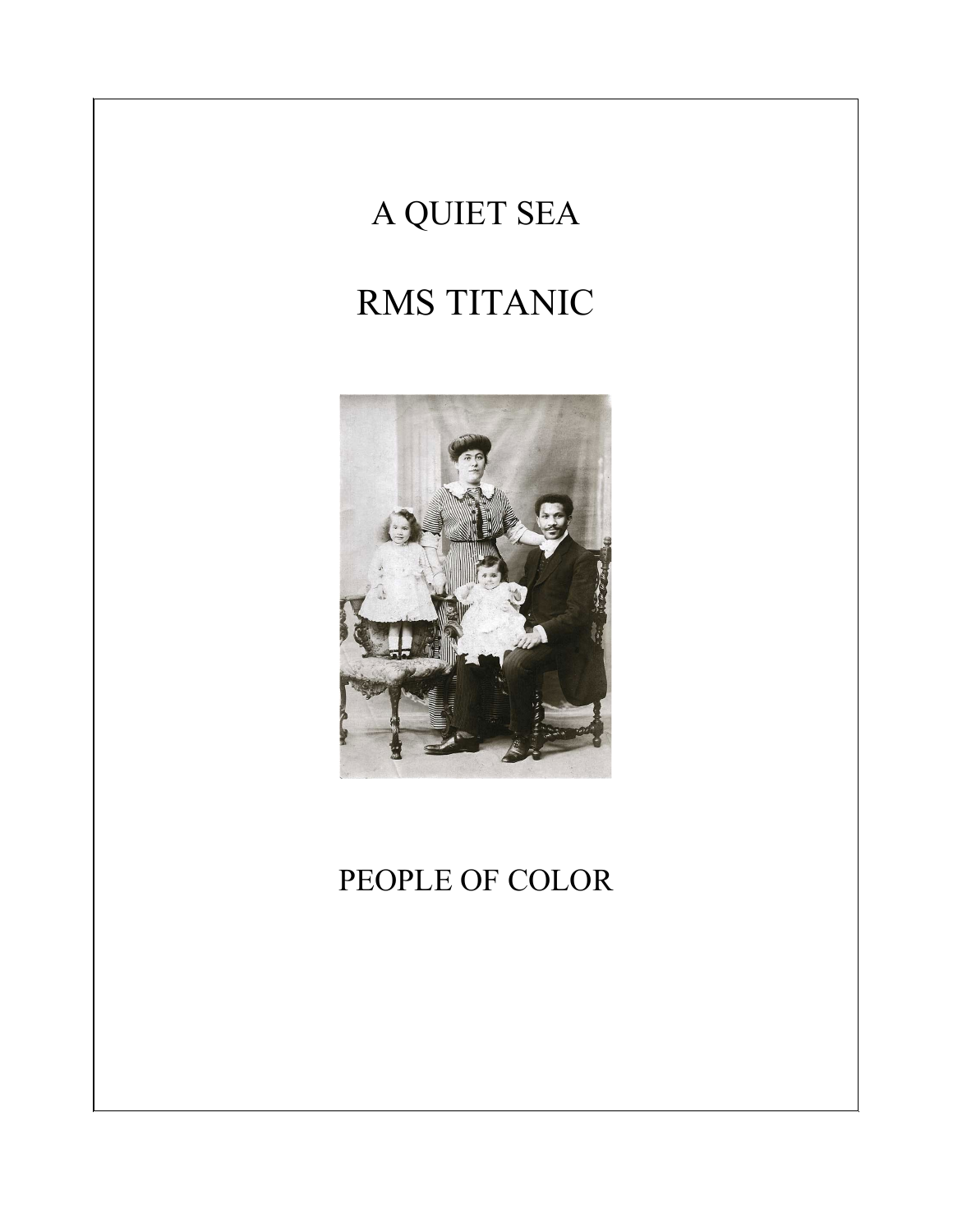## TITANIC PEOPLE OF COLOR

In 1902, the International Mercantile Marine was established by American industrialist J. P. Morgan. His ambitious plan was to consolidate and control a number of steamship companies, including the White Star Line. Predominately American-owned, it is not clear if White Star publicly enforced the notorious segregation laws that socially and economically repressed Black Americans. As early as the 1840s, another British steamship company, the Cunard Line, made public statements regarding fair ticket sales to all. However, when white women learned that there would be Black male passengers on the same ship, they threatened to demand refunds and travel with a competitor. Cunard quietly rescinded the policy. Exceptions were made, but it's not clear how often.

## FREDERICK DOUGLASS

In 1846, Frederick Douglass traveled to Ireland on Cunard's Cambria to promote his book, "Narrative on the Life of Frederick Douglass, An American Slave." While on board, Douglass was barred from associating with other passengers and shouted down when delivering a speech, after being invited by the captain to do so. Douglass found himself in a dangerous situation. The "London Times" published Douglass's letter about his experience and expressed disgust "at the miserable and unmeaning assumption of skin-deep superiority by the American portion of their passengers." Samuel Cunard, founder of the company, apologized and assured Douglass "that nothing of the kind will take place again." However, racist policies continued until after the Civil War. Douglass applauded the good treatment he enjoyed in Ireland compared with his treatment in the United States. It's likely he considered the long struggle of British abolitionists as deserving of his praise. Although Britain had a sullied history with Africa, and the monarchy became very wealthy through the slave trade, Britain abolished the buying and selling of people in 1833. (Racism wasn't outlawed in Britain until the Race Relations Act was passed by Parliament in 1965.)





Frederick Douglass 1840s **Cunard liner Hibernia, sister of Cambria** Credit: Wiki Commons Credit: Wiki Commons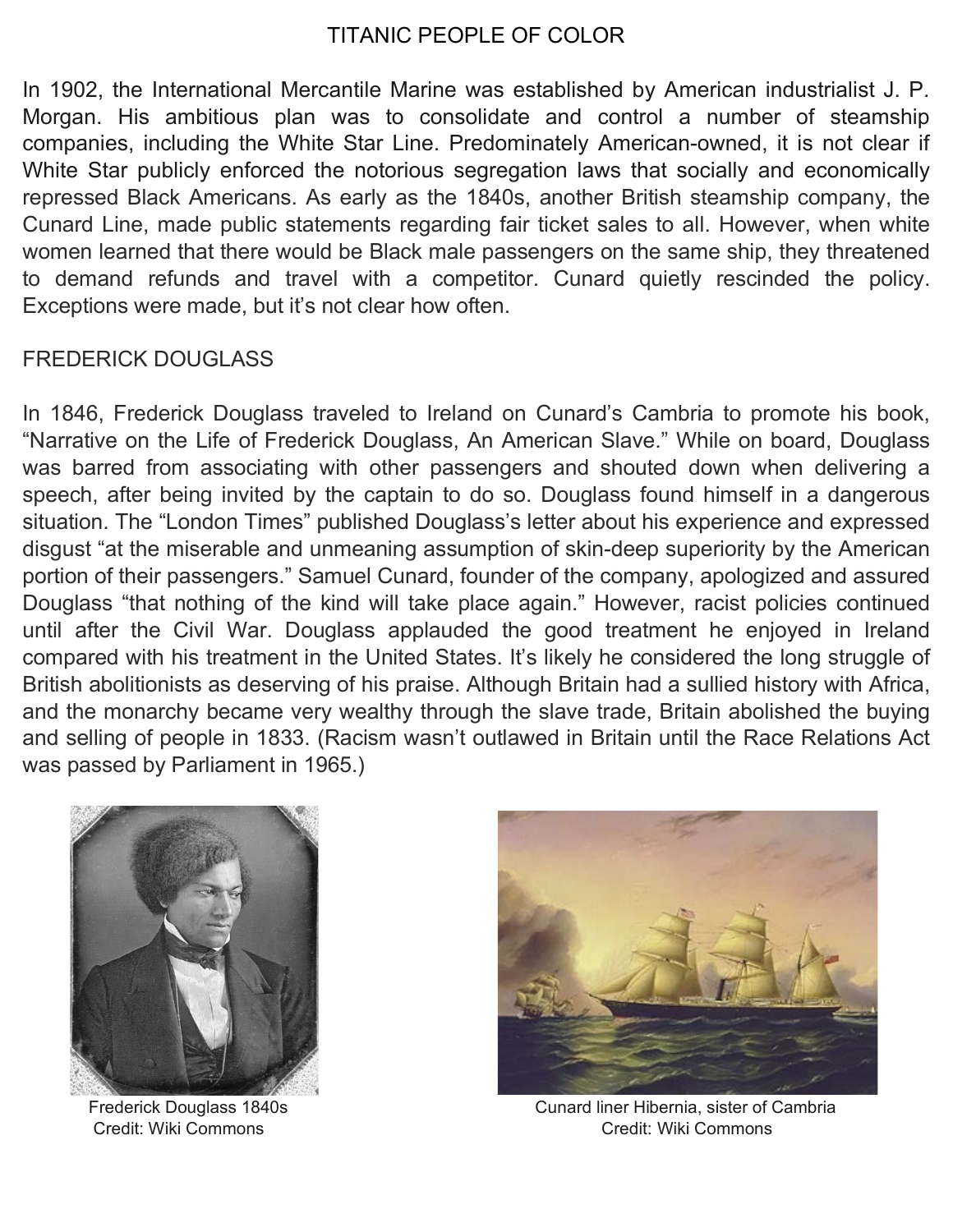## THE BLACK STAR LINE

In 1912, Black Americans had more pressing matters to deal with than the loss of Titanic. Still, the enormity of the disaster influenced popular Black culture. From Huddie Ledbetter's song "Titanic," to Blind Willie Johnson's "God Moves on the Water," and the 1918 poem (original author unknown) about the Black stoker, Shine, the Titanic story was re-fashioned to reflect Black oppression, and a dark smugness was expressed at the loss of the white man's big ship. Marcus Garvey, inspired by the name White Star Line, and attempting to establish Black economic self-sufficiency, formed the Black Star Line in 1919.

## THE LAROCHE FAMILY

The honorable, heroic, and uneducated Shine was a fictional character who managed to escape the sinking ship. But, there *was* a Black man on Titanic: the Haitian engineer Joseph Philippe Lemercier Laroche. Laroche was traveling from France with his French wife, Juliette, and their mixed-race daughters, Simonne and Louise. Juliette was pregnant, and it was the couple's wish to have their third child born in Haiti. They exchanged their first-class tickets from the new French liner France to an earlier booking in second class on Titanic. It appears that Mr. Laroche's race wasn't a factor in booking with White Star, perhaps because he was a French national who first purchased tickets from the French line in Europe. Or, maybe his racial identity was overlooked in the transfer of their ticket from SS France to Titanic. Whatever transpired, the Laroche family were atypical Titanic passengers.



The Laroche family: Simonne (on chair), Juliette (standing) Louise on Joseph's knee Credit: Wiki Commons

Joseph, Juliette and the girls boarded Titanic the evening of April 10 in Cherbourg, France. The other passengers thought the two girls darling and assumed they were Japanese. Joseph, fluent in French and English, understood only too well the disparaging comments that were being made about the interracial couple. Four days later, in the commotion of the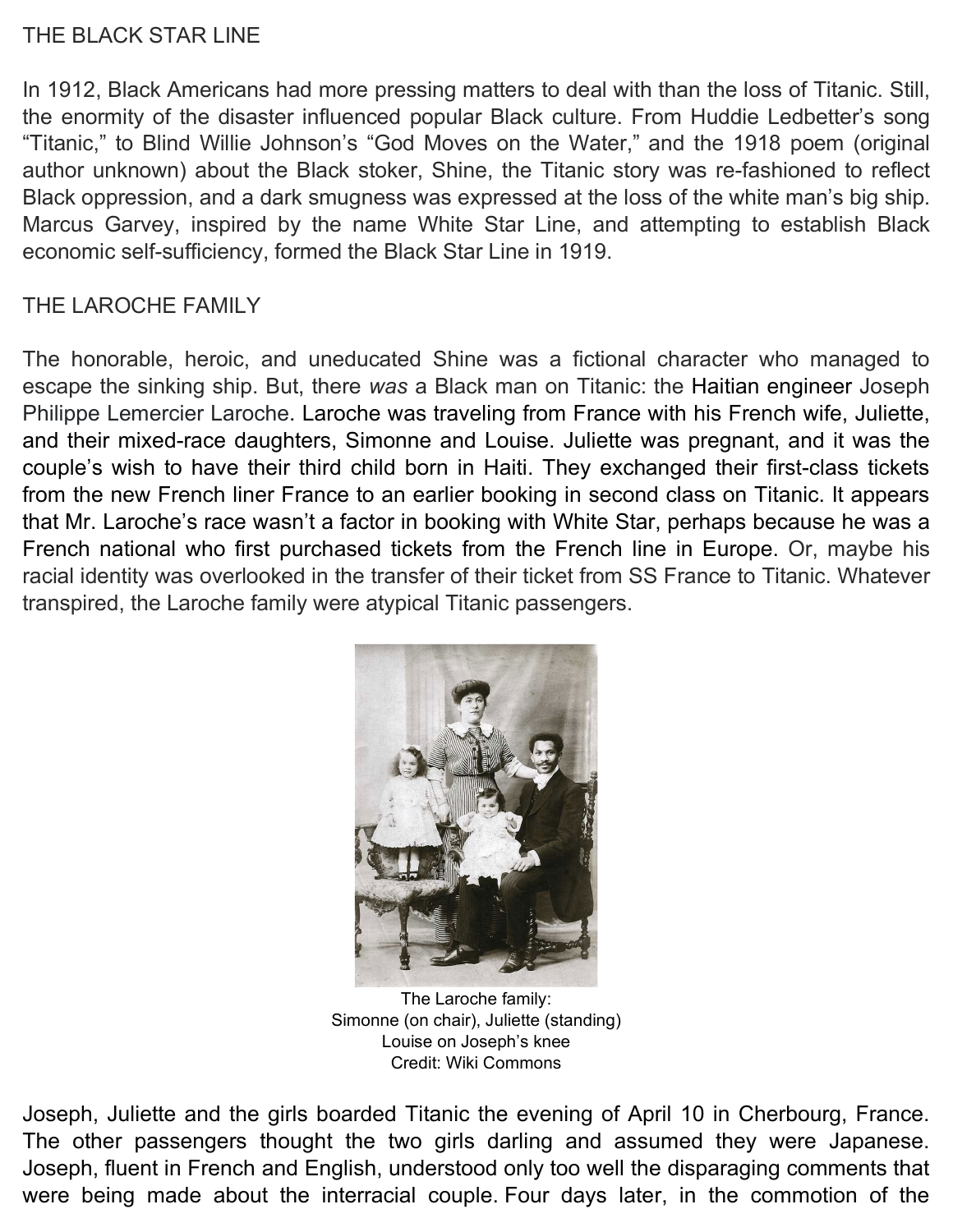evacuation, Juliette and Simonne, separated from Joseph and Louise, were put into a lifeboat. Joseph, holding 2-year-old Louise, struggled through the crowd to reach his family. Attempting to hand Louise to Juliette, he was challenged by a crewman just as the boat was being lowered. While Joseph was trying to convince the man that he was handing over *his* daughter to *her* mother, and with Juliette desperately pleading, Louise was suddenly snatched out of Joseph's arms by a stranger and passed to Juliette as the boat was descending. Joseph shouted words of encouragement, saying he would find them later. Then he stepped back into the crowd and joined those soon to perish. As the Laroche family story wasn't known, the first public image of a Black man aboard Titanic wasn't Joseph Laroche, or even the mythical Shine, but another fictional Black man the public would soon read about.

## THE FABRICATED STORY

As Titanic's boat deck dipped under the sea, senior wireless operator Jack Phillips was obsessed with adjusting the weakening wireless spark and sending distress calls. Preparing to leave their posts, junior wireless operator Harold Bride draped a lifejacket over Phillips's shoulders. While Bride was gathering their personal effects, a stoker entered the radio room to steal Phillips's lifejacket. The three men struggled, and the stoker was left unconscious on the deck. Phillips and Bride evacuated the wireless room; Phillips went aft and was lost, while Bride went forward to help launch the last boat. While being shifted to the deck from its stowed position on the deckhouse roof, the boat overturned, trapping Bride underneath. Miraculously, he was uninjured. When the boat floated free, so did Bride, and by the narrowest of margins, he survived.



Credit: Pinterest



Titanic wireless operators **Harold Bride at Titanic's Marconi set** L to R: Jack Phillips, Harold Bride Credit: Titanic and other White Star Ships

Soon after the disaster, a book appeared, "The Sinking of the Titanic and Great Sea Disasters; Thrilling Stories of Survivors," by L. T Myers. In a concocted tale, the stoker stealing the lifejacket became a Negro stoker wielding a knife and sneaking up on Phillips. Bride saw the Negro intent on killing Phillips, drew a revolver from his pocket, and shot the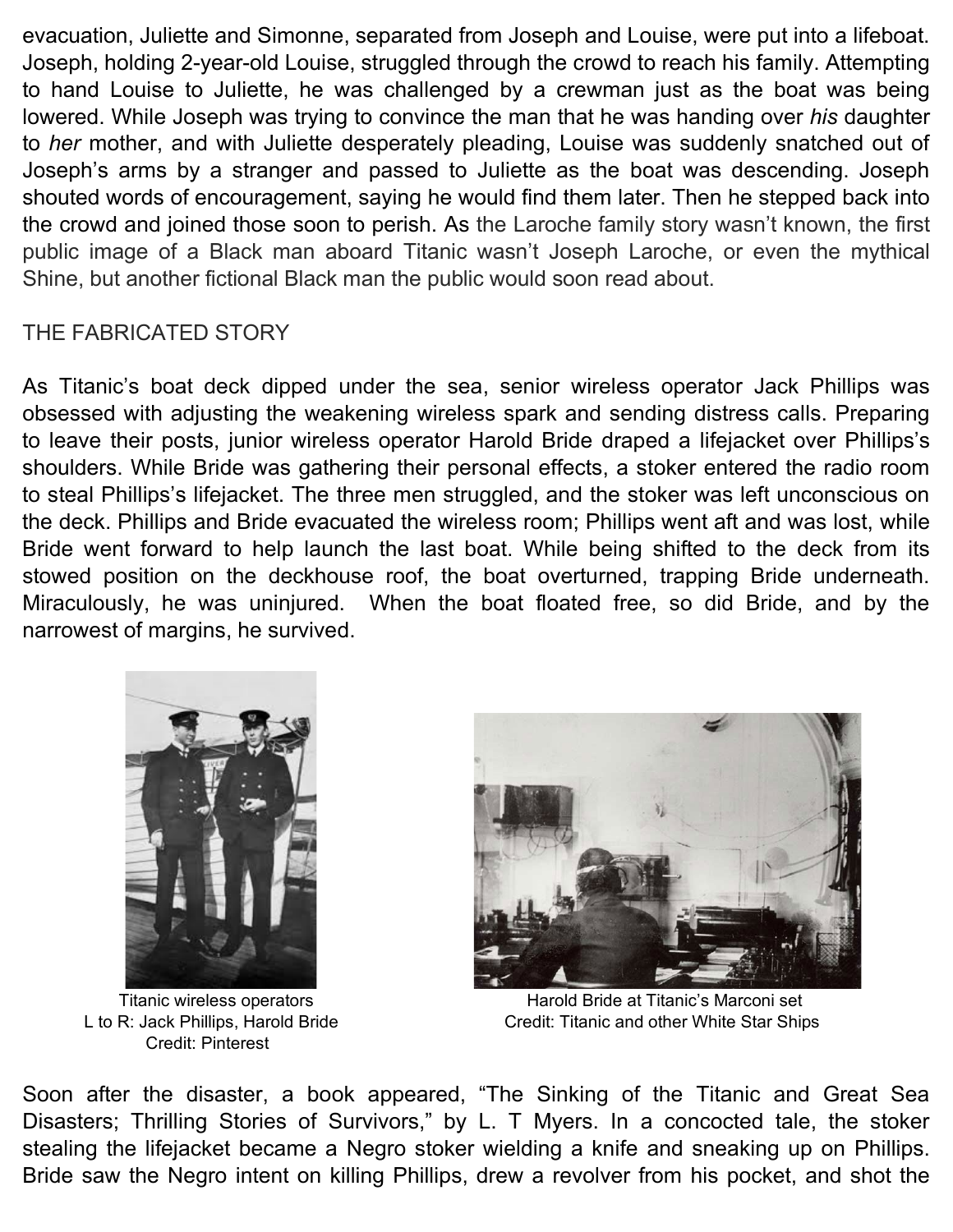Negro dead. Phillips, unaware of what was going on, asked, "What was the trouble?" "That Negro was going to kill you and steal your life-belt," Bride said. "Thanks, old man," replied Phillips. Inexplicably, the tale ends there, with Phillips and the Negro going down with the ship. There was no Black stoker on Titanic.

There were, however, 8 Chinese stokers, in transit to another vessel. They were the largest group of non-Europeans on board. Six survived. One was rescued from the sea after Titanic sank, while the others escaped in the last lifeboats.

## FANG LANG & HERBERT LOWE

After Titanic foundered, the shrieking from hundreds of people thrashing in the water was likened to that of buzzing bees. To Fifth Officer Herbert Lowe, commanding lifeboat #14, it meant only one thing: go back and help. However, to do so with some success required one boat with a hand-picked crew. He gathered several boats together and began selecting his crew. Lowe was a skilled boatman and lauded for returning to the scene and saving lives. But, transferring traumatized passengers between boats on a dark sea was a daunting task. Lowe, not one to spare epithets (saying to one passenger, "Jump, God damn you, jump!"), organized his crew and, with a few hardy passengers, made his course in the dark toward the nowdiminishing cries. Picking his way through the silent bodies of men, women and children, Lowe was able to rescue 6 men (one later died in the boat). One of these was a Chinese stoker, clinging to a door. When pointed out to Lowe, he said, "There are others better worth saving than a Jap." However, after a few moments, he had a change of heart and hauled Fang Lang into the boat. After some massaging by other passengers, a revived Lang laid on an oar and pulled through the night. Lowe later declared, "I'm ashamed of what I said about the little blighter. I'd save the likes of him six times over, if I got the chance." However, while testifying in the post-sinking hearings, Lowe's contempt for other nationalities became an embarrassment, and he had to apologize to the Italian Consul for using 'Italian" as a synonym for coward.



Fifth Officer Lowe standing at the tiller of boat #14 Fang Lang & Herbert Lowe Photo credit: Wiki commons Photo credit: Titanic Wiki Fandom